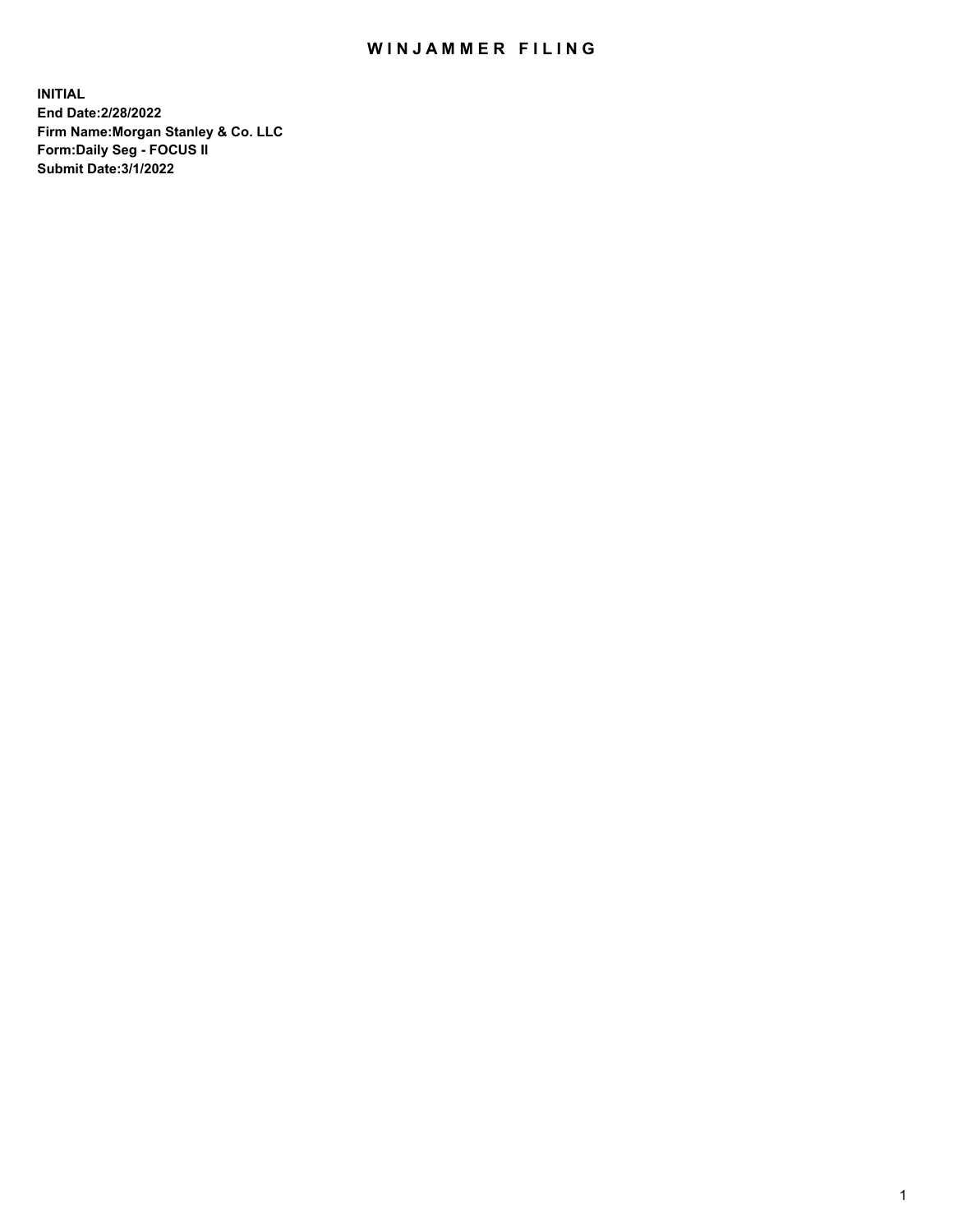**INITIAL End Date:2/28/2022 Firm Name:Morgan Stanley & Co. LLC Form:Daily Seg - FOCUS II Submit Date:3/1/2022 Daily Segregation - Cover Page**

| Name of Company                                                                                                                                                                                                                                                                                                                | <b>Morgan Stanley &amp; Co. LLC</b>                    |
|--------------------------------------------------------------------------------------------------------------------------------------------------------------------------------------------------------------------------------------------------------------------------------------------------------------------------------|--------------------------------------------------------|
| <b>Contact Name</b>                                                                                                                                                                                                                                                                                                            | <b>Ikram Shah</b>                                      |
| <b>Contact Phone Number</b>                                                                                                                                                                                                                                                                                                    | 212-276-0963                                           |
| <b>Contact Email Address</b>                                                                                                                                                                                                                                                                                                   | Ikram.shah@morganstanley.com                           |
| FCM's Customer Segregated Funds Residual Interest Target (choose one):<br>a. Minimum dollar amount: ; or<br>b. Minimum percentage of customer segregated funds required:% ; or<br>c. Dollar amount range between: and; or<br>d. Percentage range of customer segregated funds required between: % and %.                       | 235,000,000<br><u>0</u><br>00<br>0 Q                   |
| FCM's Customer Secured Amount Funds Residual Interest Target (choose one):<br>a. Minimum dollar amount: ; or<br>b. Minimum percentage of customer secured funds required:% ; or<br>c. Dollar amount range between: and; or<br>d. Percentage range of customer secured funds required between:% and%.                           | 140,000,000<br><u>0</u><br><u>00</u><br>0 <sub>0</sub> |
| FCM's Cleared Swaps Customer Collateral Residual Interest Target (choose one):<br>a. Minimum dollar amount: ; or<br>b. Minimum percentage of cleared swaps customer collateral required:% ; or<br>c. Dollar amount range between: and; or<br>d. Percentage range of cleared swaps customer collateral required between:% and%. | 92,000,000<br><u>0</u><br><u>00</u><br>0 <sub>0</sub>  |

Attach supporting documents CH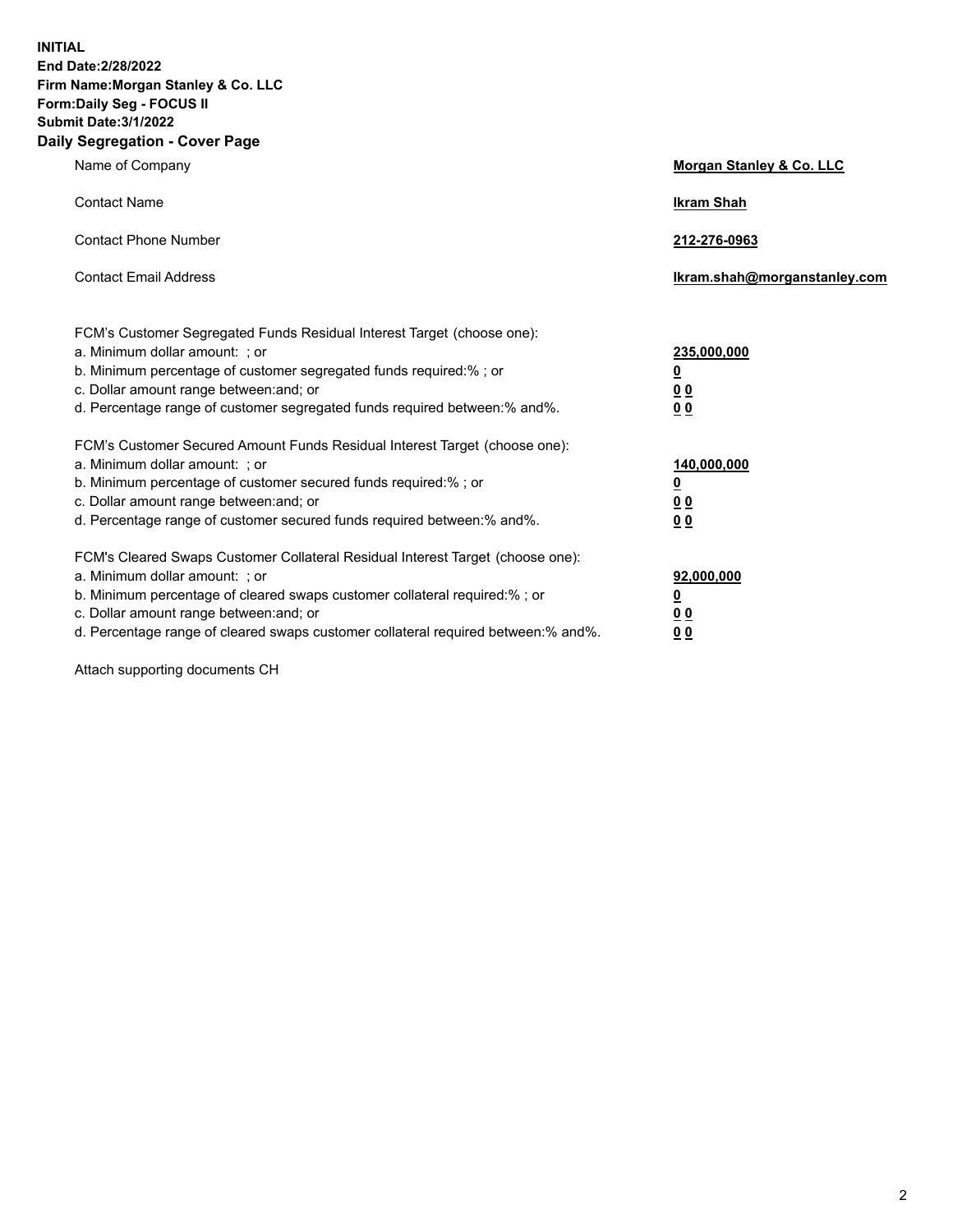| <b>INITIAL</b>       | End Date: 2/28/2022<br>Firm Name: Morgan Stanley & Co. LLC<br>Form: Daily Seg - FOCUS II<br><b>Submit Date: 3/1/2022</b><br><b>Daily Segregation - Secured Amounts</b>                                                                              |                                                                                                                                         |
|----------------------|-----------------------------------------------------------------------------------------------------------------------------------------------------------------------------------------------------------------------------------------------------|-----------------------------------------------------------------------------------------------------------------------------------------|
|                      | Foreign Futures and Foreign Options Secured Amounts                                                                                                                                                                                                 |                                                                                                                                         |
| 1.                   | Amount required to be set aside pursuant to law, rule or regulation of a foreign<br>government or a rule of a self-regulatory organization authorized thereunder<br>Net ledger balance - Foreign Futures and Foreign Option Trading - All Customers | $0$ [7305]                                                                                                                              |
|                      | A. Cash<br>B. Securities (at market)                                                                                                                                                                                                                | 5,690,396,264 [7315]<br>2,124,340,955 [7317]                                                                                            |
| 2.<br>3.             | Net unrealized profit (loss) in open futures contracts traded on a foreign board of trade<br>Exchange traded options                                                                                                                                | 683,686,318 [7325]                                                                                                                      |
| 4.                   | a. Market value of open option contracts purchased on a foreign board of trade<br>b. Market value of open contracts granted (sold) on a foreign board of trade<br>Net equity (deficit) (add lines 1. 2. and 3.)                                     | 58,271,364 [7335]<br>-38,869,113 [7337]<br>8,517,825,788 [7345]                                                                         |
| 5.                   | Account liquidating to a deficit and account with a debit balances - gross amount<br>Less: amount offset by customer owned securities                                                                                                               | 75,815,987 [7351]<br>-74,076,451 [7352] 1,739,536<br>[7354]                                                                             |
| 6.                   | Amount required to be set aside as the secured amount - Net Liquidating Equity<br>Method (add lines 4 and 5)                                                                                                                                        | 8,519,565,324 [7355]                                                                                                                    |
| 7.                   | Greater of amount required to be set aside pursuant to foreign jurisdiction (above) or line<br>6.                                                                                                                                                   | 8,519,565,324 [7360]                                                                                                                    |
| 1.                   | FUNDS DEPOSITED IN SEPARATE REGULATION 30.7 ACCOUNTS<br>Cash in banks                                                                                                                                                                               |                                                                                                                                         |
|                      | A. Banks located in the United States<br>B. Other banks qualified under Regulation 30.7                                                                                                                                                             | 323,437,924 [7500]<br>467,116,182 [7520] 790,554,106<br>[7530]                                                                          |
| 2.                   | Securities<br>A. In safekeeping with banks located in the United States<br>B. In safekeeping with other banks qualified under Regulation 30.7                                                                                                       | 854,423,738 [7540]<br>100,583,728 [7560] 955,007,466<br>[7570]                                                                          |
| 3.                   | Equities with registered futures commission merchants<br>A. Cash<br><b>B.</b> Securities<br>C. Unrealized gain (loss) on open futures contracts                                                                                                     | 9,774,194 [7580]<br>$0$ [7590]<br>9,680,828 [7600]                                                                                      |
|                      | D. Value of long option contracts<br>E. Value of short option contracts                                                                                                                                                                             | $0$ [7610]<br>0 [7615] 19,455,022 [7620]                                                                                                |
| 4.                   | Amounts held by clearing organizations of foreign boards of trade<br>A. Cash<br><b>B.</b> Securities<br>C. Amount due to (from) clearing organization - daily variation<br>D. Value of long option contracts<br>E. Value of short option contracts  | $0$ [7640]<br>$0$ [7650]<br>$0$ [7660]<br>$0$ [7670]<br>0 [7675] 0 [7680]                                                               |
| 5.                   | Amounts held by members of foreign boards of trade<br>A. Cash<br><b>B.</b> Securities<br>C. Unrealized gain (loss) on open futures contracts<br>D. Value of long option contracts<br>E. Value of short option contracts                             | 5,108,983,821 [7700]<br>1,169,333,489 [7710]<br>674,005,490 [7720]<br>58,271,364 [7730]<br>-38,869,113 [7735] 6,971,725,051<br>$[7740]$ |
| 6.<br>7.<br>8.<br>9. | Amounts with other depositories designated by a foreign board of trade<br>Segregated funds on hand<br>Total funds in separate section 30.7 accounts<br>Excess (deficiency) Set Aside for Secured Amount (subtract line 7 Secured Statement          | $0$ [7760]<br>$0$ [7765]<br>8,736,741,645 [7770]<br>217,176,321 [7380]                                                                  |
|                      | Page 1 from Line 8)                                                                                                                                                                                                                                 |                                                                                                                                         |

- 10. Management Target Amount for Excess funds in separate section 30.7 accounts **140,000,000** [7780]
- 11. Excess (deficiency) funds in separate 30.7 accounts over (under) Management Target **77,176,321** [7785]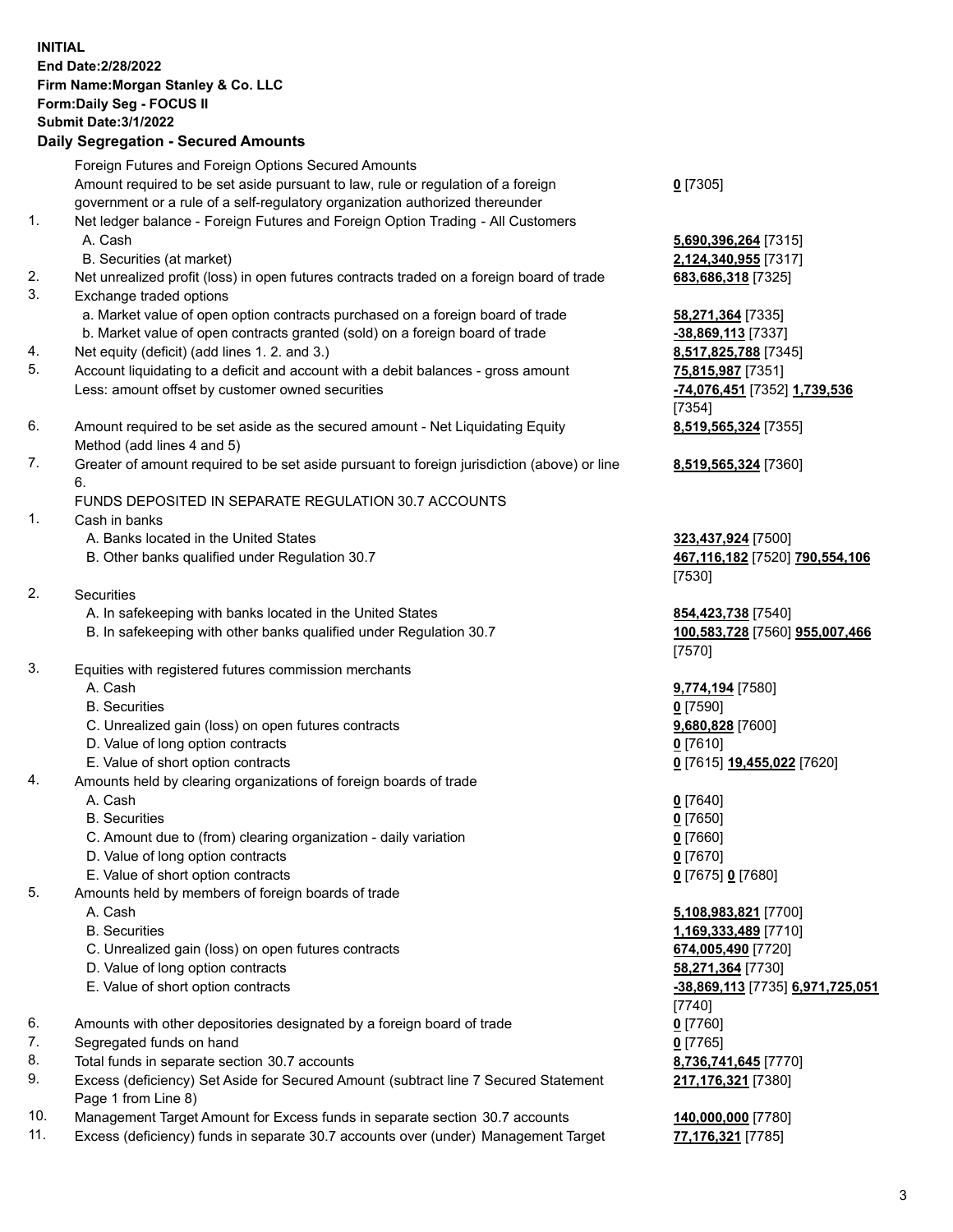**INITIAL End Date:2/28/2022 Firm Name:Morgan Stanley & Co. LLC Form:Daily Seg - FOCUS II Submit Date:3/1/2022 Daily Segregation - Segregation Statement** SEGREGATION REQUIREMENTS(Section 4d(2) of the CEAct) 1. Net ledger balance A. Cash **18,321,176,044** [7010] B. Securities (at market) **7,545,024,493** [7020] 2. Net unrealized profit (loss) in open futures contracts traded on a contract market **-423,022,896** [7030] 3. Exchange traded options A. Add market value of open option contracts purchased on a contract market **1,422,668,561** [7032] B. Deduct market value of open option contracts granted (sold) on a contract market **-898,635,270** [7033] 4. Net equity (deficit) (add lines 1, 2 and 3) **25,967,210,932** [7040] 5. Accounts liquidating to a deficit and accounts with debit balances - gross amount **543,016,916** [7045] Less: amount offset by customer securities **-537,010,516** [7047] **6,006,400** [7050] 6. Amount required to be segregated (add lines 4 and 5) **25,973,217,332** [7060] FUNDS IN SEGREGATED ACCOUNTS 7. Deposited in segregated funds bank accounts A. Cash **4,280,279,038** [7070] B. Securities representing investments of customers' funds (at market) **0** [7080] C. Securities held for particular customers or option customers in lieu of cash (at market) **1,323,091,936** [7090] 8. Margins on deposit with derivatives clearing organizations of contract markets A. Cash **14,114,973,324** [7100] B. Securities representing investments of customers' funds (at market) **0** [7110] C. Securities held for particular customers or option customers in lieu of cash (at market) **6,062,031,199** [7120] 9. Net settlement from (to) derivatives clearing organizations of contract markets **-132,866,951** [7130] 10. Exchange traded options A. Value of open long option contracts **1,422,668,561** [7132] B. Value of open short option contracts **-898,635,270** [7133] 11. Net equities with other FCMs A. Net liquidating equity **26,115,409** [7140] B. Securities representing investments of customers' funds (at market) **0** [7160] C. Securities held for particular customers or option customers in lieu of cash (at market) **0** [7170] 12. Segregated funds on hand **159,901,358** [7150] 13. Total amount in segregation (add lines 7 through 12) **26,357,558,604** [7180] 14. Excess (deficiency) funds in segregation (subtract line 6 from line 13) **384,341,272** [7190] 15. Management Target Amount for Excess funds in segregation **235,000,000** [7194] **149,341,272** [7198]

16. Excess (deficiency) funds in segregation over (under) Management Target Amount Excess